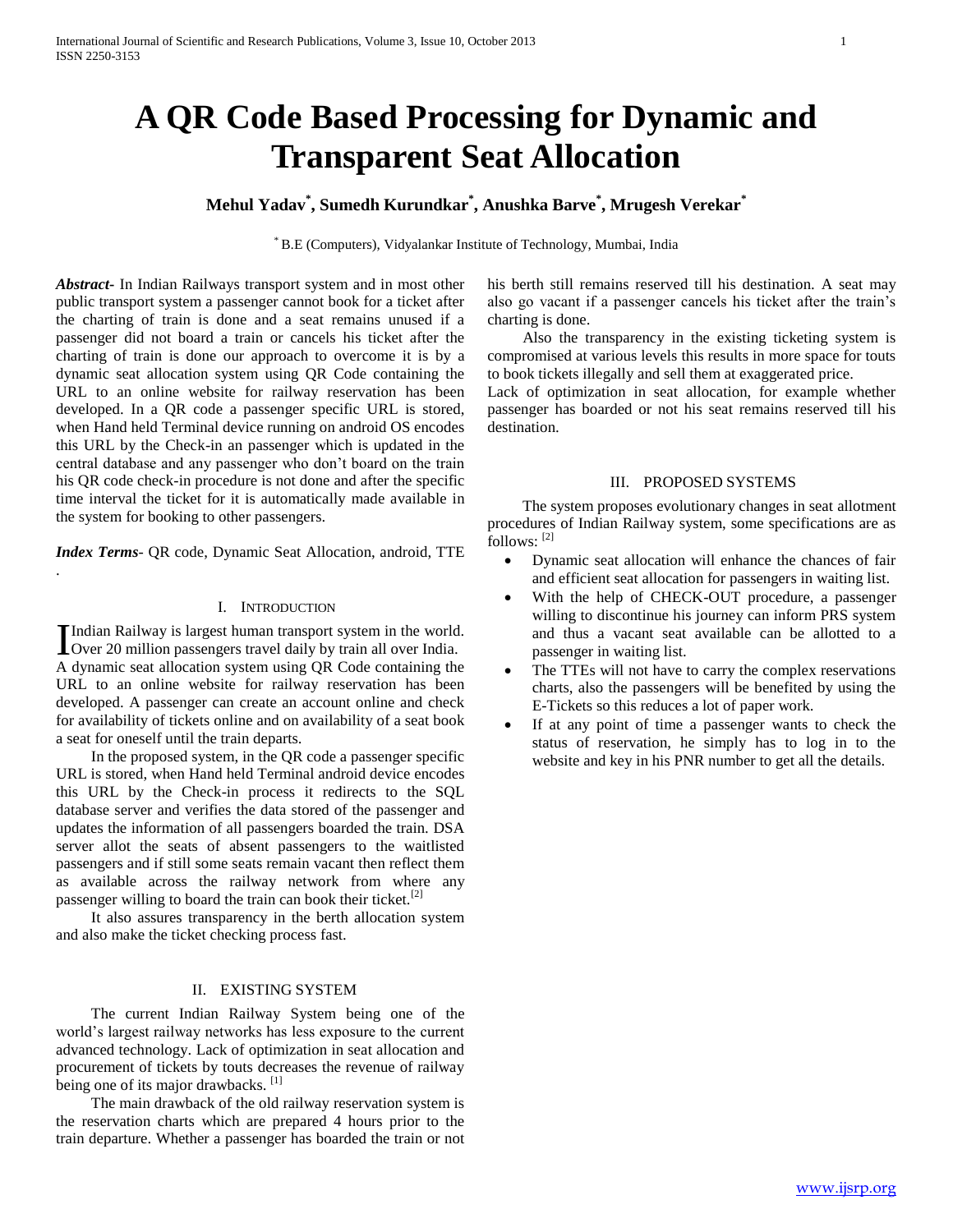

**Figure 1: Flow Architecture.**

#### **Dynamic Seat Allocation Model**

 Our proposed DSA model is divided in the following submodule:

## **Little Modification in Current Passenger Reservation System**

 Today PRS is available at 8000 counters more than 2380 locations throughout the countries, including all major stations, and important non-railhead locations such as tourist centres and district headquarters. The PRS services are available to passengers for 23 hours in a day. Passengers can reserve a berth for any train 120 days in advance. In addition to the railway counters, multiple delivery channels have been provided to Rail passengers to access the PRS services. I-Ticketing and Eticketing and through Internet was launched in year 2002 and 2005 respectively. Booking through Post offices was launched in year 2007.Besides all these facilities provided by Indian Railway one attempt that was tried to make is to reduce the usage of paper as much as possible. Passengers are requested to use their Mobile Phones as journey tickets, because the ticket is stored in Mobile Phone either as an SMS sent by IRCTC or in the PDF format store in memory card in the case of e-ticket. In an attempt with the Indian Railway our proposed Model suggest the use of QR code in the ticket generated from the counter and e-ticket, which contains the URL. $^{[6]}$ 

#### **Check-In, Check-Out and Booking Procedure.**

 In Check-In, a passenger places his Mobile Phone or ticket in his hand near Hand Held Terminal of TTEs to read QR code. A TTEs uses application of his Android HHT to read the QR Code over the ticket or from the screen of passenger's phone and verifies it. In Check-out, the TTE makes an entry that the passenger has disembarked from the train. In booking procedure, the TTE can make a booking while in the train in case any seats

are vacant after all passengers have boarded and all the waiting list passengers have been allotted a seat.

#### **Up gradation Policy**

 Availability of seat on train when it is running is depends upon the following policy:

 First the berth is provided to waiting list passengers who are on the train and only those waiting passenger are given first priority whose journey in km is maximum. It means waiting list passengers are arranged in descending order according to their distance to be travel.<sup>[2]</sup>

 Second condition will apply if there will be no waiting list passengers, only then the seat or berth can be booked from counter or through online to the passenger who is willing to start the journey from the next station when the train has to arrive.

#### **Dynamic Seat Allocation Procedure**

Once the DSA Server updates its database it will get the current vacant seat information. Next, if the waiting list passengers are on the train and the seat are vacant then DSA SERVER will automatically allocate the seat to waiting list passenger otherwise

it will be booked from counter or through online. In this way it is possible to allocate seat dynamically during the journey of

waiting list passenger. The above concept can be best understood by the



**Figure 2: System Working model.**

#### IV. IMPLEMENTATION

#### **Android based HHT device:**

 Using this authentication of the TTE is done as soon as the app is invoked in the Start Activity. For taking care of the authentication part, we have designed a simple java checking code which authenticates the TTE based on the given input parameters. Once the TTE is authenticated using the concept of "process calling", we invoke the next activity which is the Trains List activity.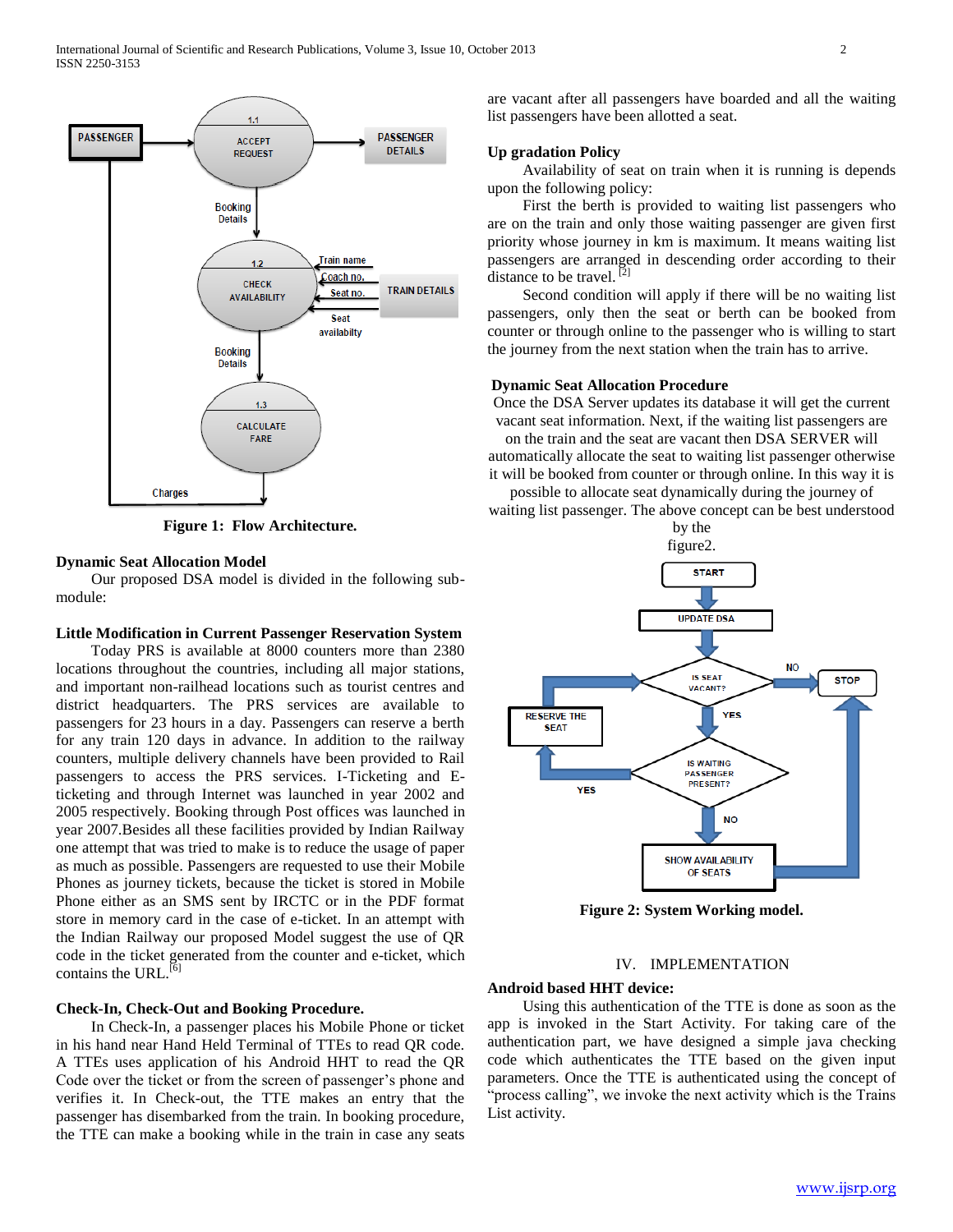International Journal of Scientific and Research Publications, Volume 3, Issue 10, October 2013 3 ISSN 2250-3153

## **Trains List Screen:**

 After authentication of the TTE is done Trains List activity is invoked. We have used Scroll View and Linear Layout, we have used a Spinner for the button so that a list view can be provided. Once the Next button is clicked TTE will be redirected to the next Activity in sequence called Menu activity.

#### **Menu:**

 In this activity, there are 4 buttons provided, Check In-Out, Booking, Feedback and View Chart. Depending on which button is clicked the TTE will be redirected to that particular activity

#### **Booking:**

 In this activity, TTE needs to enter the details of the passenger like Name, Age etc. and also provide the starting station, destination and fare amount. The calculation of fare is done on a basis of formula based on distance between starting station and destination. Once the Submit button is pressed, the QR Code with above information is generated. For generation of QR Code, Zxing library is used. We call the encode Barcode function which takes a String as parameter. TTE can share the generated QR Code image via Bluetooth, email or any other way suitable for the user. There is also provision of booking 5 tickets at the time by entering the right amount of details. All of the information is stored in the SQL database.

## **Check In-Out:**

 In this activity, TTE can scan the QR Code image which is the ticket of the passenger. This is done by calling the Scanner application installed on the device. [7]

#### **View Chart:**

 Here, all the tickets booked can be seen in the form of a chart. This is done by accessing all the data stored in the SQLite database.

#### **Website:**

## **Home page:**

 On this page, there is an option for the user to login by clicking on the Log In link.

#### **Login:**

 On this page, a user is required login providing his login details. In case the user does not have an account on the website he can click on the Register link provided which will redirect him to the Registration page where he can create a new account by providing details. All the required validations are done on the page and username and password are case sensitive.

## **Train Details:**

 On this page, user needs to provide details of his journey in text boxes. Database is checked for the trains which are available for the given journey details on pressing the search button. This is done by searching every train in database for given details.

#### **Availability:**

 On this, we can see if the train is available for the provided details. We can also see if the ticket is available for the provided details. On pressing Book button we are redirected to a new page called RESERVATION DETAILS.

 On pressing Fare button we can see the fare of the journey. Fare is calculated depending on the distance between the source and destination.

## **Reservation Details:**

 User needs to provide his details on this page like, Name, Age, and Gender. All this details are stored in the database and depending on the availability of the berth a seat is assigned to the passenger. On pressing Book button user is redirected to CARD DETAILS page.

#### **Card Details:**

 User needs to provide details for making the payment of the journey. User will need to provide his Credit Card details for payment. On pressing Book a berth will be reserved for the passenger that is the entry will be made in the database.

#### **Ticket:**

 Ticket details are displayed on this page along with the QR Code image which can be downloaded. <sup>[8]</sup>



**Figure 3: QR Code Ticket 61**

#### **Cancel Ticket:**

 After the user logs in there are links at every page for cancelling the ticket named Cancel Ticket. On clicking this link, user is directed to cancellation page where we can see table with all the entries made so far. After cancellation, entries are removed from database & seat is allocated to waiting list passenger.

## V. GRAPHICAL USER INTERFACE



**Figure 4: Select the train for Booking**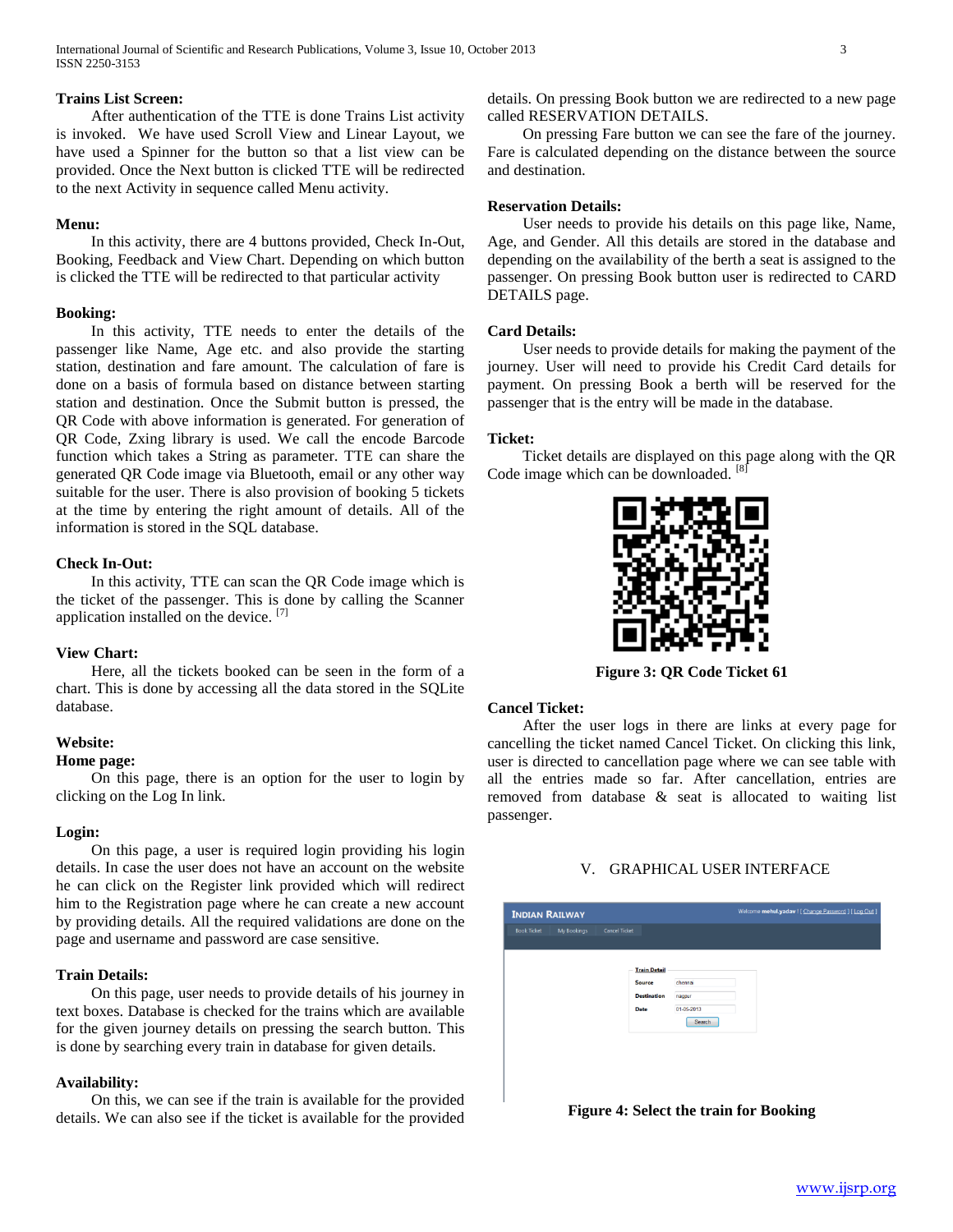| <b>INDIAN RAILWAY</b> |                                     |                            |                    |                  |
|-----------------------|-------------------------------------|----------------------------|--------------------|------------------|
| <b>Book Ticket</b>    | My Bookings<br><b>Cancel Ticket</b> |                            |                    |                  |
|                       |                                     |                            |                    |                  |
|                       |                                     |                            |                    |                  |
|                       |                                     | <b>RESERVATION DETAILS</b> |                    |                  |
| TRAIN NO.             | <b>TRAIN NAME</b>                   | <b>SOURCE</b>              | <b>DESTINATION</b> | DATE             |
| 1025                  | Chennai Express                     | chennai                    | nagpur             | $01 - 05 - 2013$ |
| <b>NAME</b>           |                                     | AGE                        |                    | <b>GENDER</b>    |
| Mehul                 |                                     | 23                         |                    | $M^{\bullet}$    |
| Sumedh                |                                     | 22                         |                    | $M =$            |
| Anushka               |                                     | 22                         |                    | $F$ <sup>*</sup> |
|                       |                                     |                            |                    | M <sup>*</sup>   |

**Figure 5: Reservation Window**

| <b>INDIAN RAILWAY</b>                                          |                        |                      |                             |               | Welcome mehul.yadav   [ Change Password ] [ Log Out ] |
|----------------------------------------------------------------|------------------------|----------------------|-----------------------------|---------------|-------------------------------------------------------|
| <b>Book Ticket</b>                                             | My Bookings            | <b>Cancel Ticket</b> |                             |               |                                                       |
|                                                                |                        |                      |                             |               |                                                       |
|                                                                |                        |                      | <b>TICKET</b>               |               |                                                       |
| <b>BOOKING DETAILS</b>                                         |                        |                      |                             |               | QR Code                                               |
| <b>PNR: 100245</b>                                             | <b>TRAIN No.: 1025</b> |                      | TRAIN NAME: Chennai Express |               |                                                       |
| From: chennai<br>Date of Journey: 01-05-2013                   |                        |                      | To: nagpur                  |               |                                                       |
| <b>FARE DETAILS</b><br>Fare: 16395<br><b>PASSENGER DETAILS</b> |                        |                      |                             |               | Print                                                 |
| <b>NAME</b>                                                    | AGE                    | COACH NO.            | <b>SEAT NO.</b>             | <b>GENDER</b> |                                                       |
|                                                                | 23                     | S1                   | 9                           | M             |                                                       |
| Mehul                                                          |                        |                      |                             |               |                                                       |
| Sumedh                                                         | 22                     | S1                   | 8                           | M             |                                                       |

**Figure 6. Ticket with the QR Code**

| Welcome mehul.yadav ! [ Change Password ] [ Log Out ]<br><b>INDIAN RAILWAY</b> |             |                      |                          |          |               |  |
|--------------------------------------------------------------------------------|-------------|----------------------|--------------------------|----------|---------------|--|
| <b>Book Ticket</b>                                                             | My Bookings | <b>Cancel Ticket</b> |                          |          |               |  |
|                                                                                |             |                      | <b>PASSENGER DETAILS</b> |          |               |  |
|                                                                                | <b>NAME</b> | AGE                  | COACH NO.                | SEAT NO. | <b>GENDER</b> |  |
| $01$                                                                           | Mehul       | 23                   | S1                       | 9        | M             |  |
| O <sub>2</sub>                                                                 | Sumedh      | 22                   | S1                       | 8        | M             |  |
| $03$                                                                           | Anushka     | 22                   | S1                       | $\sim$   | M             |  |
|                                                                                |             |                      | <b>Cancel Ticket</b>     |          |               |  |

**Figure 7: Cancel Ticket Window**

| <b>INDIAN RAILWAY</b> |                      |                                      |      |              |                                     |            |                   |
|-----------------------|----------------------|--------------------------------------|------|--------------|-------------------------------------|------------|-------------------|
| Home                  | <b>View Bookings</b> |                                      |      |              |                                     |            |                   |
| <b>BOOKINGS</b>       |                      |                                      |      |              |                                     |            |                   |
| Action                | <b>PNR</b>           | Date                                 |      |              | <b>Train No. Source Destination</b> | Fare       | <b>Booked By</b>  |
|                       |                      | View Details 100210 16-Apr-2013 1025 |      | chennai agra |                                     | 19880 test |                   |
|                       |                      | View Details 100217 25-Apr-2013 1025 |      | chennai agra |                                     | 19880 test |                   |
|                       |                      | View Details 100224 16-Apr-2013 1025 |      | chennai agra |                                     | 39760 test |                   |
|                       |                      | View Details 100231 16-Apr-2013 1025 |      | chennai agra |                                     | 39760 test |                   |
|                       |                      | View Details 100238 21-Apr-2013      | 1025 | chennai agra |                                     | 9940       | test              |
|                       |                      | View Details 100245 01-May-2013 1025 |      |              | chennai nagpur                      |            | 16395 mehul.yadav |

**Figure 8: Admin login homepage**

#### **Android based HHT device:**

 In Fig. 1 there are four main options, they are Check in-out, Booking, Feedback, View Chart options. The Check in-out directly opens the QR code Scanner via the camera installed in the device.

 In Fig. 2 the TTE will find the booking window where he is required to fill the necessary fields as found in the booking website.

| <b>Indian Railway Booking</b>   | <b>Book Ticket</b>                           |                  |
|---------------------------------|----------------------------------------------|------------------|
| Select an option                | <b>Booking Number</b><br><b>Booking Date</b> | 4644<br>3/6/2013 |
| Check in-out                    | Mehul                                        |                  |
| <b>Booking</b>                  | Mumbai CST                                   | Pune             |
| Feedback                        | <b>Enter Details</b> (Minimum 1<br>Person)   |                  |
| <b>View Chart</b>               | Mehul                                        | 21               |
|                                 | Anushka                                      | 22               |
| $\Gamma$ ianna Ar Antian Canaan | $E_{\text{current}}$ $10.$ Declina Concord   |                  |

**Figure 9: Option Screen Figure 10: Booking Screen**

 In the view chart option, TTE can view all the passengers who have boarded the train until now.

| Booking Number: 61616<br>Name: Mehul<br>Date: 3/6/2013<br>Source: Pune Mail |  |
|-----------------------------------------------------------------------------|--|
|                                                                             |  |
|                                                                             |  |
|                                                                             |  |
| Destination: Mumbai CST                                                     |  |
| Passenger info                                                              |  |
| Mehul 21 S10 11                                                             |  |
|                                                                             |  |
| Booking Number: 4644<br>Name: Mehul                                         |  |
| Date: 3/6/2013                                                              |  |
| Source: Pune Mail                                                           |  |
| Destination: Mumbai CST                                                     |  |
| Passenger info                                                              |  |
| Mehul 21 S10 11<br>Anushka 22 S10 12                                        |  |
| Sumedh 22 S10 13                                                            |  |

**Figure 11: Passenger Chart status**

## VI. CONCLUSION

 This model proposes High degree of efficiency in the ticket booking system and also maintain high level of transparency in the procedure. In case of any last minute ticket cancelation or non-boarding of a passenger the QR code based check-in using the android based HHT system given to TTE system ensures a dynamic allocation of tickets to waitlisted passengers or makes available for booking by any other passenger. A Check-out and Booking process is also provided to the TTE by this HHT. Check-out process provides the passenger to break his journey at any station by getting his remaining money back and at the same time his vacant seat is provided to a waitlisted passenger. Booking interface provides capability to book the ticket for passengers on board.

#### VII. FUTURE WORK

 In Future the Project can be extended by adding some functional features like a SMS facility where in the server will send a text message to a waiting list passenger incase their ticket